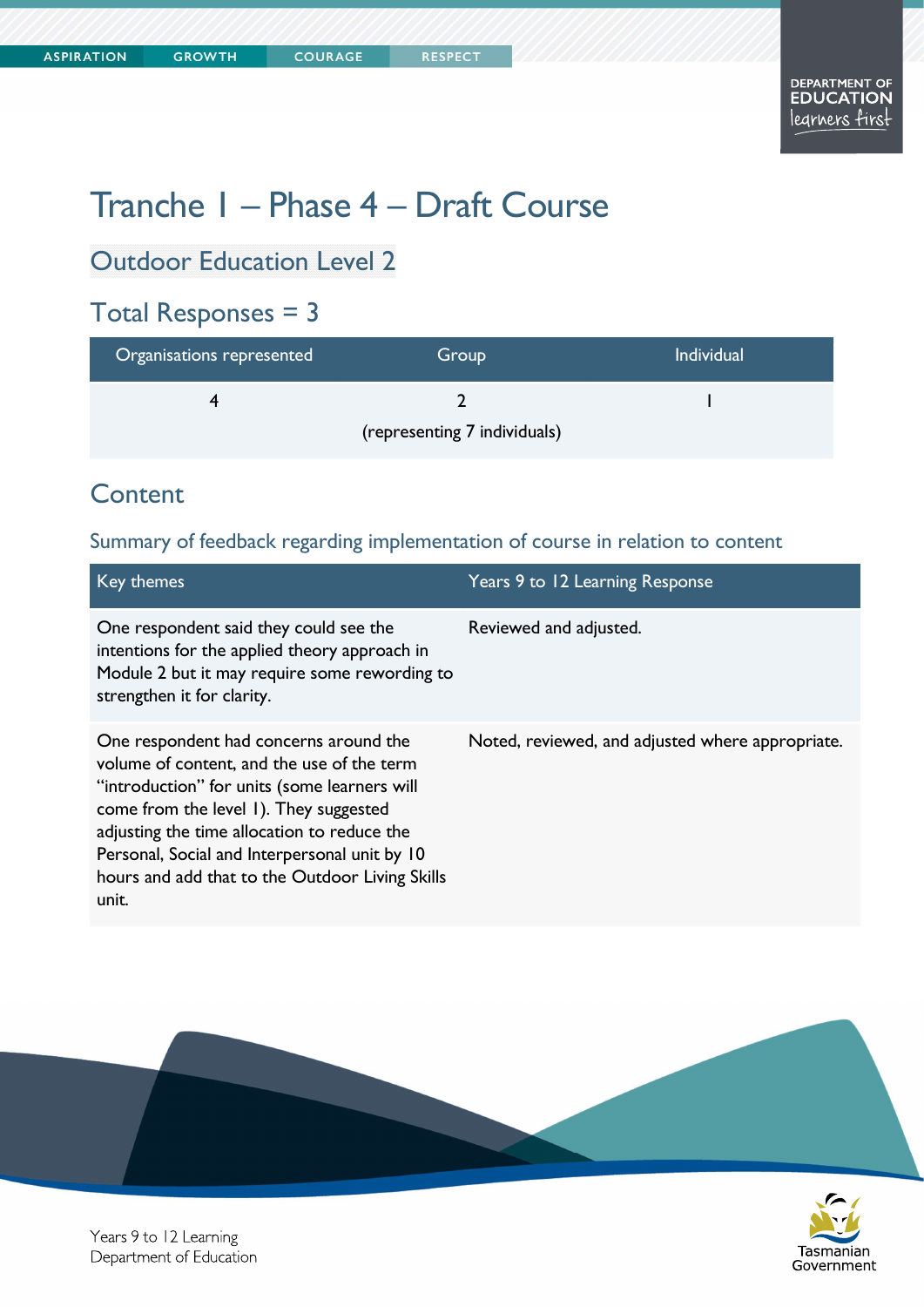| Key themes                                                                                                                                                                                                             | Years 9 to 12 Learning Response                                                                                                                                                                                                                                                                                                                                  |
|------------------------------------------------------------------------------------------------------------------------------------------------------------------------------------------------------------------------|------------------------------------------------------------------------------------------------------------------------------------------------------------------------------------------------------------------------------------------------------------------------------------------------------------------------------------------------------------------|
| Module 3: One respondent addressed a<br>concern with the term "specialisation" which<br>may imply a personal rather than class group<br>focus.                                                                         | Terms have been refined for clarity. The focus unit<br>in module 3 has been amended to allow 1 or 2<br>activities for class depth study.                                                                                                                                                                                                                         |
| That respondent also suggested the course<br>ensure at least 4 practical activities in Module 1<br>and at least 2 additional activities in Module 3 to<br>guarantee at least 50% of time was practical<br>experiences. | Time allocations for practical experiences now total<br>50+ hours across Modules 1 and 3 and 20-40 hours<br>in Module 2. Implementation Support Professional<br>Learning, the Course Implementation Guide, and<br>the Community of Practice may also help teachers<br>with unpacking the intent and opportunities for<br>integrating theory in applied settings. |

# Work Requirements

## Summary of feedback regarding implementation of course in relation to Work **Requirements**

| Key themes                                                                                                                                                                                                                                                                                            | Years 9 to 12 Learning Response                                                                                                                                                                                                                                                                                                                                                                                                                 |
|-------------------------------------------------------------------------------------------------------------------------------------------------------------------------------------------------------------------------------------------------------------------------------------------------------|-------------------------------------------------------------------------------------------------------------------------------------------------------------------------------------------------------------------------------------------------------------------------------------------------------------------------------------------------------------------------------------------------------------------------------------------------|
| One respondent suggested considering some<br>alternatives to text-based and dry report style<br>tasks.                                                                                                                                                                                                | Reviewed and refined where necessary to ensure<br>there is scope for providers to work with creative<br>and flexible options. Local agency to maximise<br>learning outcomes is encouraged providing the<br>features of the Focus Area and requirements of the<br>course are met. Implementation Support<br>Professional Learning, the Course Implementation<br>Guide, and the Community of Practice may also<br>help teachers with this aspect. |
| One respondent said the Module I requirement<br>meant that module must be delivered across<br>the whole year and would take a total of 10-12<br>hours of students' time. They suggested a<br>logbook with minimum hours required should<br>be attached to satisfactory achievement of this<br>module. | Reviewed, with minor adjustments made.<br>Logbook mechanisms, format and time for entries<br>will be discussed during Implementation Support<br>Professional Learning, in the Course<br>Implementation Guide, and the Community of<br>Practice. Typically, this would be a mix of contact<br>and non-contact time. During return bus trips or                                                                                                   |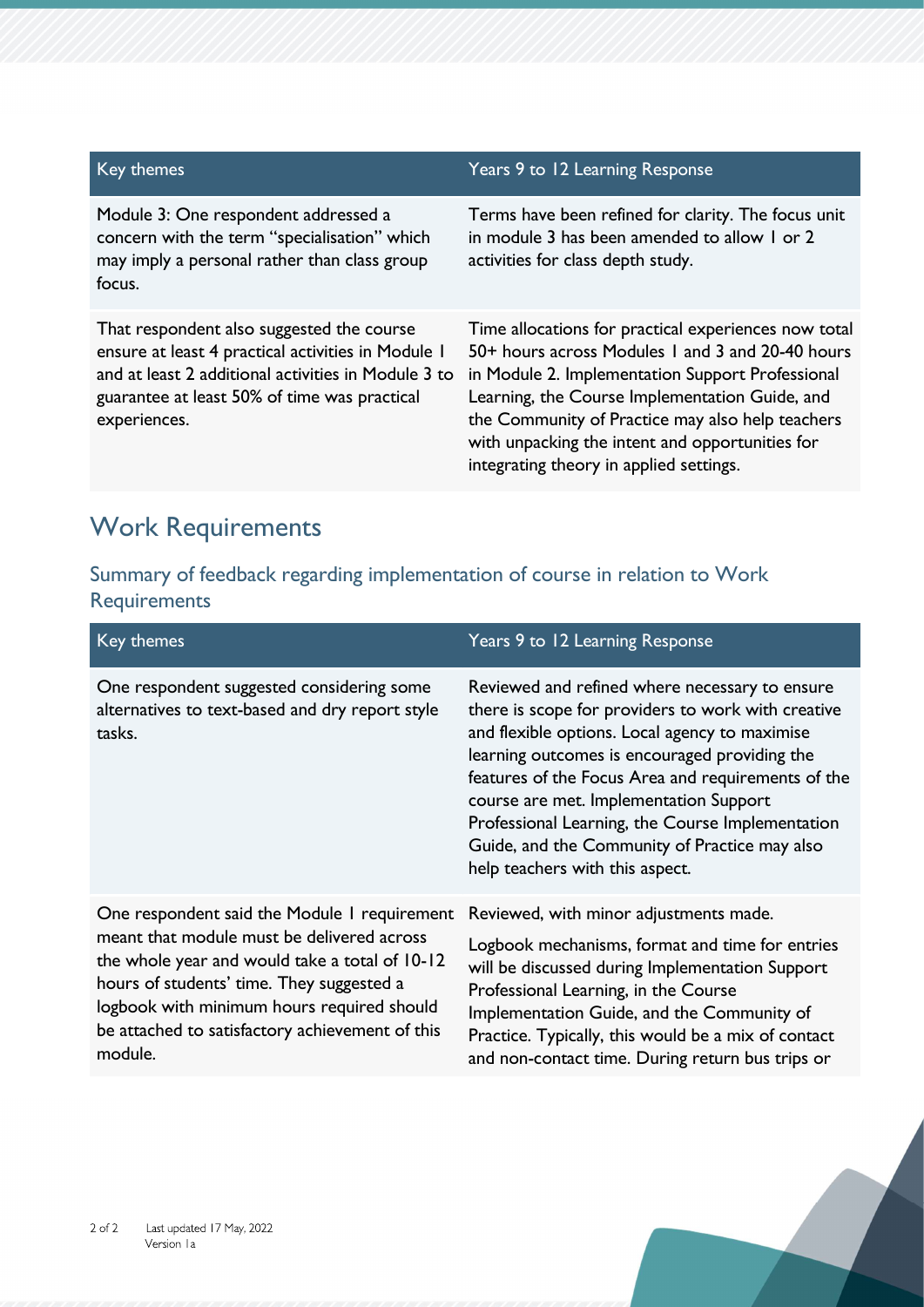| Key themes                                                                                                | Years 9 to 12 Learning Response                                                                                                                                                                                                                                                                              |
|-----------------------------------------------------------------------------------------------------------|--------------------------------------------------------------------------------------------------------------------------------------------------------------------------------------------------------------------------------------------------------------------------------------------------------------|
|                                                                                                           | post gear changing / pack-up time may be an ideal<br>way of efficiently doing this. Attendance and hours /<br>time of participation will be considered and<br>reflected in meeting the standards for assessment<br>and there is scope for providers who may wish to<br>add a logbook section to the journal. |
| One respondent said consideration could be<br>given to review or refinement of the product<br>pitch task. | Reviewed. No change required. This task is<br>applicable for the Focus Area and provides scope<br>for teacher and learner agency and creativity. The<br>pitch task is an ideal example for discussion during<br>implementation preparation sessions.                                                         |

# Support for Implementation

## Summary of feedback regarding support desired for implementation and delivery

| Key themes                                                                                                                                                                                                       | Years 9 to 12 Learning Response                                                                                                                                                                                                                                                                                                                                                                                |
|------------------------------------------------------------------------------------------------------------------------------------------------------------------------------------------------------------------|----------------------------------------------------------------------------------------------------------------------------------------------------------------------------------------------------------------------------------------------------------------------------------------------------------------------------------------------------------------------------------------------------------------|
| One respondent suggested that: "outdoor<br>recreation", "outdoor learning", and "outdoor<br>education" be included in the glossary                                                                               | These terms have been added to all 3 courses of<br>the Outdoor Education suite.                                                                                                                                                                                                                                                                                                                                |
| One respondent suggested consideration be<br>given to intensive delivery models used by some<br>providers in flexibility of Work Requirements<br>and course design                                               | Agency in new courses is a feature. This course is<br>intended to meet a range of delivery models. A<br>blended approach with some online or classroom<br>materials to preload and follow up from intensive<br>face to face sessions would be viable.                                                                                                                                                          |
| Assessment: Criteria, Standards and Elements<br>all need review and alteration. The wording is<br>way too difficult to understand for teachers let<br>alone the students who need to be able to<br>achieve them. | Refined and adjusted. The course document is<br>aimed at the specialist teacher provider audience.<br>Teachers will need to explain and relate the<br>standards, learning intentions and success indicators<br>for specific tasks to learners. Implementation<br>Support Professional Learning, the Course<br>Implementation Guide, and the Community of<br>Practice will also help teachers with this aspect. |